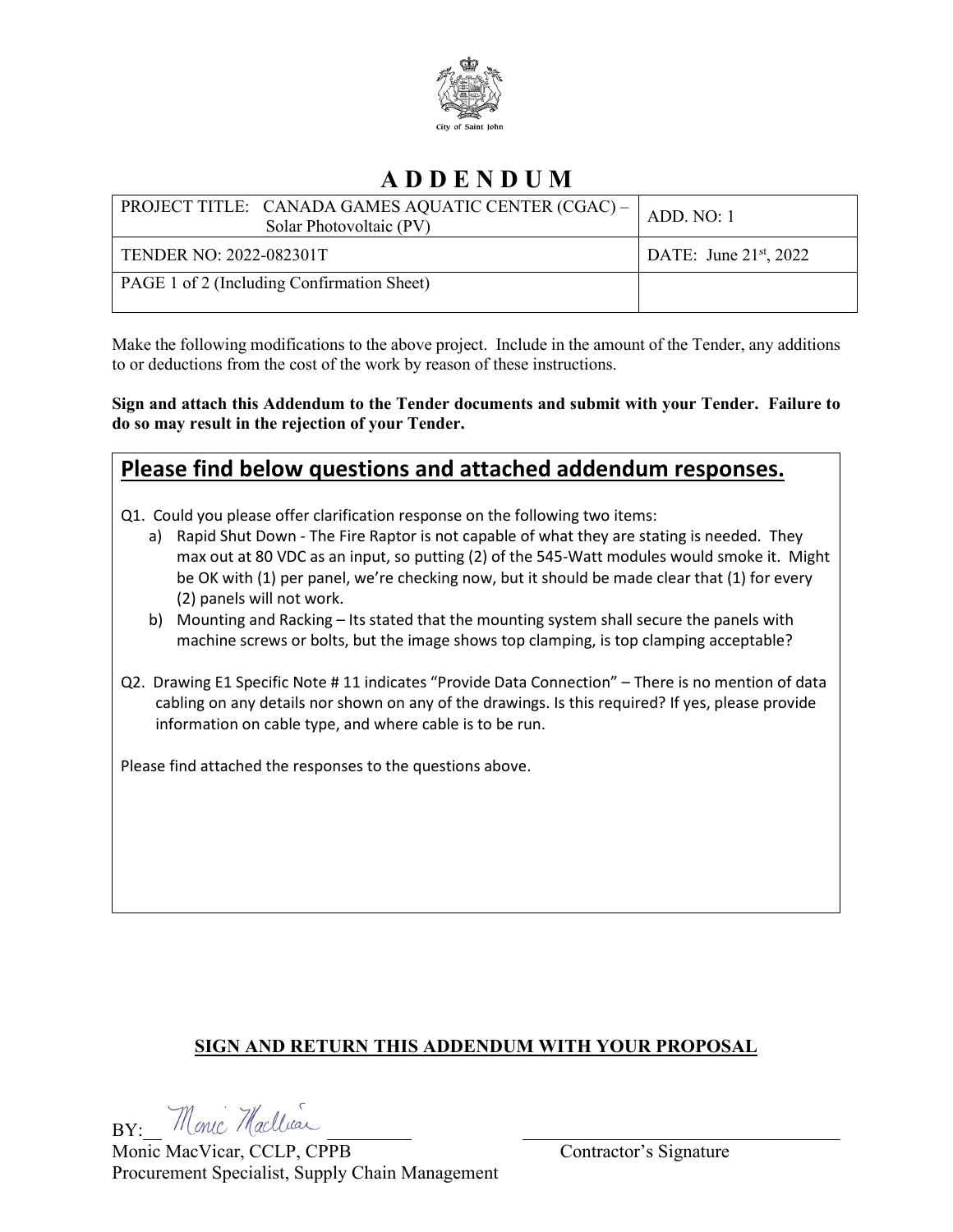

## **A D D E N D U M**

| PROJECT TITLE: CANADA GAMES AQUATIC CENTER (CGAC) -  <br>Solar Photovoltaic (PV) | ADD. NO: 1                  |
|----------------------------------------------------------------------------------|-----------------------------|
| <b>TENDER NO: 2022-082301T</b>                                                   | DATE: June $21^{st}$ , 2022 |
| PAGE 2 of 2 (Including Confirmation Sheet)                                       |                             |

# **CONFIRMATION - RECEIPT OF ADDENDUM**

# **Upon receipt of this document, fax this page to (506) 658-4742 to confirm receipt of this addendum.**

| <b>CONTRACTOR'S NAME:</b>  |      |  |
|----------------------------|------|--|
| ADDRESS:                   |      |  |
| PHONE:                     | FAX: |  |
| RECEIVER NAME (PRINT)      |      |  |
| <b>RECEIVER SIGNATURE:</b> |      |  |